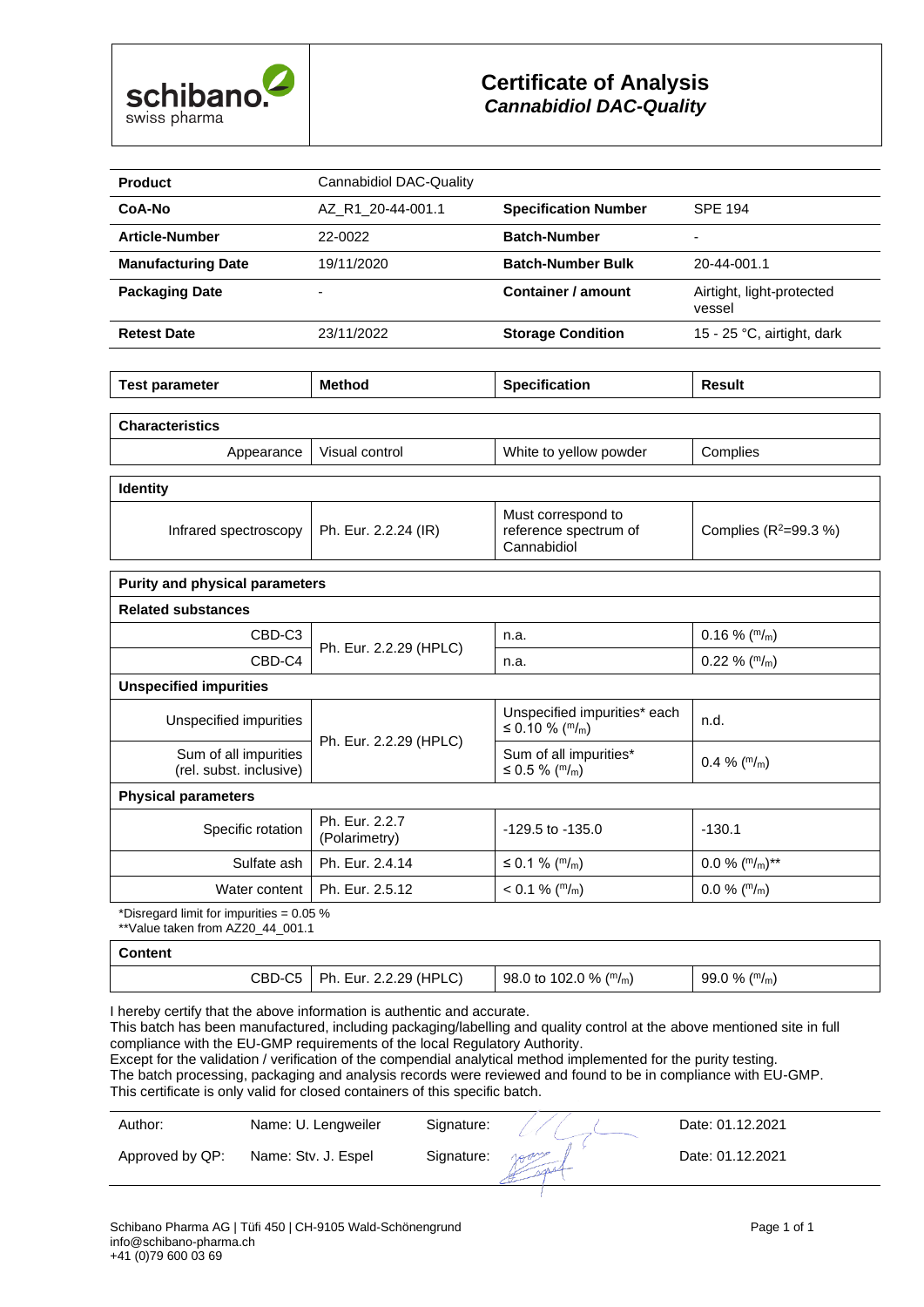

| 1.                                                                                                                                                                                                      | Spezifikationsblatt Nr.                           | 194                                                      |                                                                        | 1.1 Spezifikationsart                                                                               |                           | Freigabespezifikation $\boxtimes$    | Laufzeitspezifikation $\square$                                                                     |
|---------------------------------------------------------------------------------------------------------------------------------------------------------------------------------------------------------|---------------------------------------------------|----------------------------------------------------------|------------------------------------------------------------------------|-----------------------------------------------------------------------------------------------------|---------------------------|--------------------------------------|-----------------------------------------------------------------------------------------------------|
| <b>Stammdaten</b><br>2.                                                                                                                                                                                 |                                                   |                                                          |                                                                        |                                                                                                     |                           |                                      |                                                                                                     |
| 2.1.                                                                                                                                                                                                    | Artikelbezeichnung                                |                                                          | Cannabidiol (CBD) - DAC Qualität                                       |                                                                                                     |                           |                                      |                                                                                                     |
| 2.2.                                                                                                                                                                                                    | Lieferant                                         | $\sim$ $\sim$ $\sim$                                     |                                                                        | 2.3.                                                                                                | Lieferanten Artikelnummer | $\sim$ $\sim$ $\sim$                 |                                                                                                     |
| 2.4.                                                                                                                                                                                                    | <b>Artikelnummer</b><br><b>Schibano Pharma AG</b> | Bulk: 22-0022                                            |                                                                        | Endprodukt: 31-0022                                                                                 |                           |                                      |                                                                                                     |
| 2.5.                                                                                                                                                                                                    | Verwendungszweck                                  | Wirkstoff (API)                                          |                                                                        |                                                                                                     |                           |                                      |                                                                                                     |
| 2.6.                                                                                                                                                                                                    | Packungseinheit                                   |                                                          |                                                                        |                                                                                                     |                           |                                      | Luftdichter, lichtundurchlässiger Behälter in geeigneter Grösse aus Glas, Kunststoff oder Edelstahl |
| 2.7.                                                                                                                                                                                                    | <b>Hersteller</b>                                 | Schibano Pharma AG                                       |                                                                        |                                                                                                     |                           |                                      |                                                                                                     |
| 3.                                                                                                                                                                                                      | Zusammensetzung / Qualitätsmerkmale               |                                                          |                                                                        |                                                                                                     |                           |                                      |                                                                                                     |
|                                                                                                                                                                                                         | <b>Parameter</b>                                  |                                                          |                                                                        | Spezifikation                                                                                       |                           | Prüfvorschrift                       | <b>Methode</b>                                                                                      |
| 3.1                                                                                                                                                                                                     | <b>Beschreibung</b>                               |                                                          |                                                                        |                                                                                                     |                           |                                      |                                                                                                     |
|                                                                                                                                                                                                         | Aussehen                                          |                                                          | Weiss - gelbliches Pulver                                              |                                                                                                     |                           | $\frac{1}{2}$                        | Visuell                                                                                             |
| 3.2                                                                                                                                                                                                     | Identität                                         |                                                          |                                                                        |                                                                                                     |                           |                                      |                                                                                                     |
|                                                                                                                                                                                                         | IR-Spektroskopie                                  |                                                          | über 95% liegen                                                        | Korrelationskoeffizient mit Referenzspektrum muss                                                   |                           | <b>PVS 020</b>                       | Ph.Eur. 2.2.24                                                                                      |
| 3.3                                                                                                                                                                                                     | Physikalische Parameter und Reinheit              |                                                          |                                                                        |                                                                                                     |                           |                                      |                                                                                                     |
| Nicht spezifizierte Verunreinigungen:<br>Summe aller Verunreinigungen                                                                                                                                   |                                                   |                                                          | $ie$ ≤ 0.10 %<br>$\leq 0.5 \%$                                         |                                                                                                     | <b>PVS 020</b>            | Ph.Eur. 2.2.29<br>(HPLC)             |                                                                                                     |
| Spezifische Drehung<br>-129.5 bis -135.0                                                                                                                                                                |                                                   |                                                          | <b>PVS 020</b>                                                         | Ph.Eur. 2.2.7                                                                                       |                           |                                      |                                                                                                     |
| Sulfatasche<br>≤ 0.1 $%$                                                                                                                                                                                |                                                   | <b>PVS 020</b>                                           | Ph.Eur. 2.4.14                                                         |                                                                                                     |                           |                                      |                                                                                                     |
| Restlösemittel<br>Ethanol<br>≤ 0.25 $%$<br>n-Heptan<br>≤ 0.25 $%$                                                                                                                                       |                                                   |                                                          | <b>PVS 042</b><br><b>PVS 043</b>                                       | Ph. Eur. 2.2.28                                                                                     |                           |                                      |                                                                                                     |
| Wasser                                                                                                                                                                                                  |                                                   | < 0.1 %                                                  |                                                                        |                                                                                                     |                           | <b>PVS 022</b>                       | Ph. Eur. 2.5.12                                                                                     |
| Wird in der Pflanze bestimmt. Muss den in Ph. Eur.<br>Pestizide<br>2.8.13 angegebenen Grenzwerten entsprechen.                                                                                          |                                                   |                                                          | Extern                                                                 | GC-MS/MS,<br>LC-MS/MS                                                                               |                           |                                      |                                                                                                     |
| Aflatoxin B1<br>$< 2 \mu g/kg$<br>Aflatoxin<br>Summe Aflatoxine B1, B2, G1, G2<br>$<$ 4 $\mu$ g/kg<br>Wird in der Pflanze bestimmt. Muss den in Ph. Eur.<br>2.8.18 angegebenen Grenzwerten entsprechen. |                                                   |                                                          | Extern                                                                 | HPLC-FLD                                                                                            |                           |                                      |                                                                                                     |
| Schwermetalle                                                                                                                                                                                           | Blei Pb<br>Cadmium Cd<br>Quecksilber Hg           | $\leq 5.0$ mg/kg<br>$\leq 1.0$ mg/kg<br>$\leq$ 0.1 mg/kg |                                                                        | Wird in der Pflanze bestimmt. Muss den in Ph. Eur.<br>1433 angegebenen Grenzwerten entsprechen.     |                           | Extern                               | Ph.Eur. 2.4.27                                                                                      |
| Mikrobiologie                                                                                                                                                                                           | Escherichia coli<br>Salmonellen                   | <b>TAMC</b><br><b>TYMC</b><br>< 1000 KBE/g               | < 10`000'000 KBE/g *<br>< 100`000 KBE/g *<br>nicht nachweisbar in 25 g | Wird in der Pflanze bestimmt. Muss den in Ph. Eur.<br>5.1.8(A) angegebenen Grenzwerten entsprechen. |                           | Extern<br>Extern<br>Extern<br>Extern | Ph. Eur. 2.6.12<br>Ph. Eur. 2.6.12<br>Ph. Eur. 2.6.31<br>Ph. Eur. 2.6.31                            |

\* Maximale akzeptierbare Anzahl gemäss Ph. Eur. ist die jeweilige Spezifikation x 5.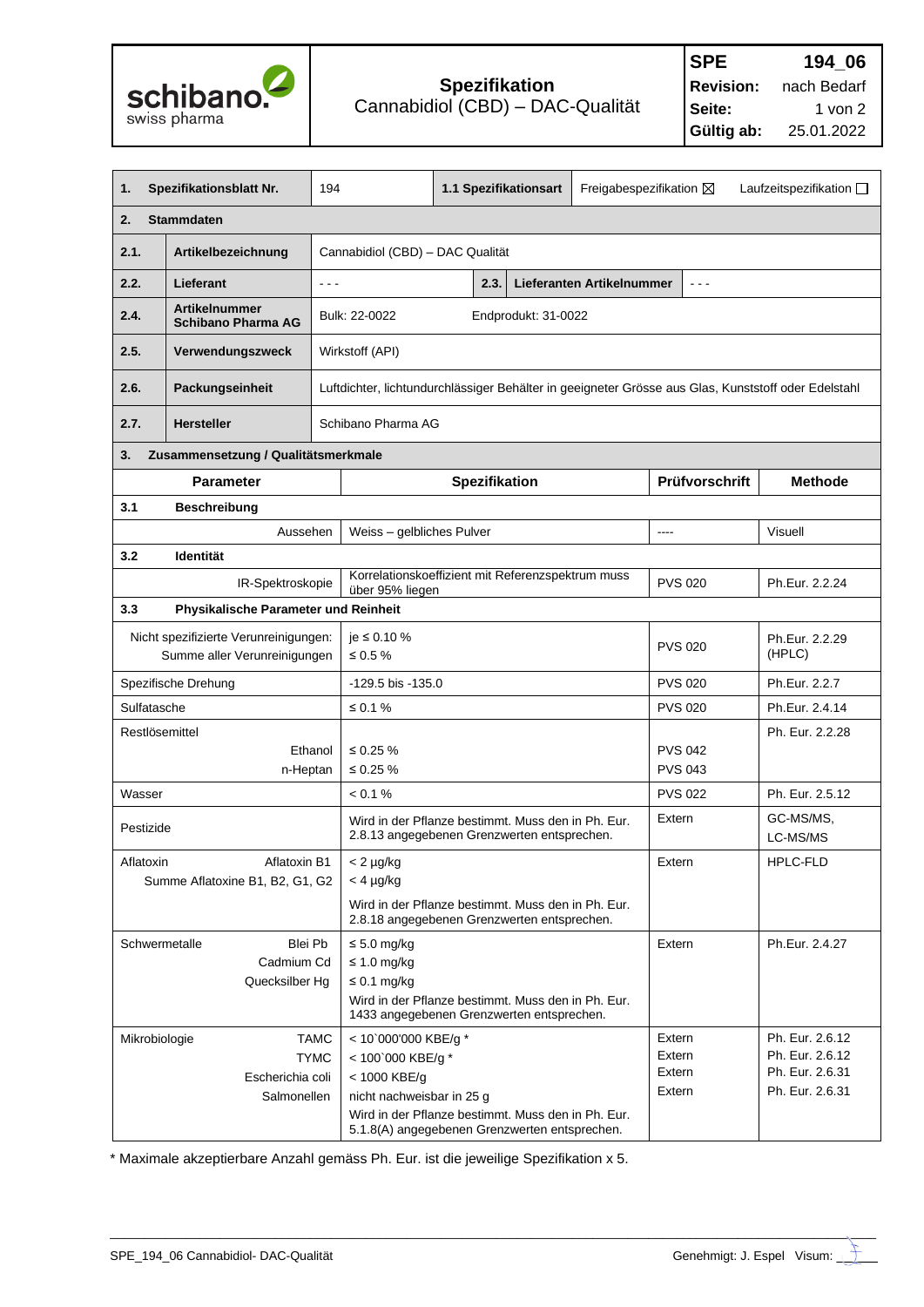

| 3.4 | Gehalt     |                  |                |                          |
|-----|------------|------------------|----------------|--------------------------|
|     | <b>CBD</b> | 98.0 % - 102.0 % | <b>PVS 020</b> | Ph.Eur. 2.2.29<br>(HPLC) |

| Lagerungs- und Transportbedingungen / Sicherheitshinweise<br>4. |                                                                 |                     |  |  |  |
|-----------------------------------------------------------------|-----------------------------------------------------------------|---------------------|--|--|--|
| <b>Sollwerte</b><br><b>Bemerkung</b><br><b>Parameter</b>        |                                                                 |                     |  |  |  |
| Temperatur                                                      | $15 - 25 °C$                                                    | Dunkel lagern       |  |  |  |
| 5.<br><b>Haltbarkeit / Retest-Datum</b>                         |                                                                 |                     |  |  |  |
| Bulk: 1 Jahr nach Herstelldatum* (minus 1 Tag)                  | *Herstelldatum entspricht dem Datum des Trocknens der Kristalle |                     |  |  |  |
| Endprodukt: 1 Jahr nach Abfüllung (minus 1 Tag)                 |                                                                 |                     |  |  |  |
| Unterschriften<br>6.                                            |                                                                 |                     |  |  |  |
| Ersteller: QM                                                   | Datum                                                           | <b>Unterschrift</b> |  |  |  |
| U. Lengweiler                                                   | 25/01/2022                                                      |                     |  |  |  |
| Prüfung & Genehmigung: Stv. FvP                                 | Datum                                                           | <b>Unterschrift</b> |  |  |  |
| J. Espel                                                        | 25/01/2022                                                      |                     |  |  |  |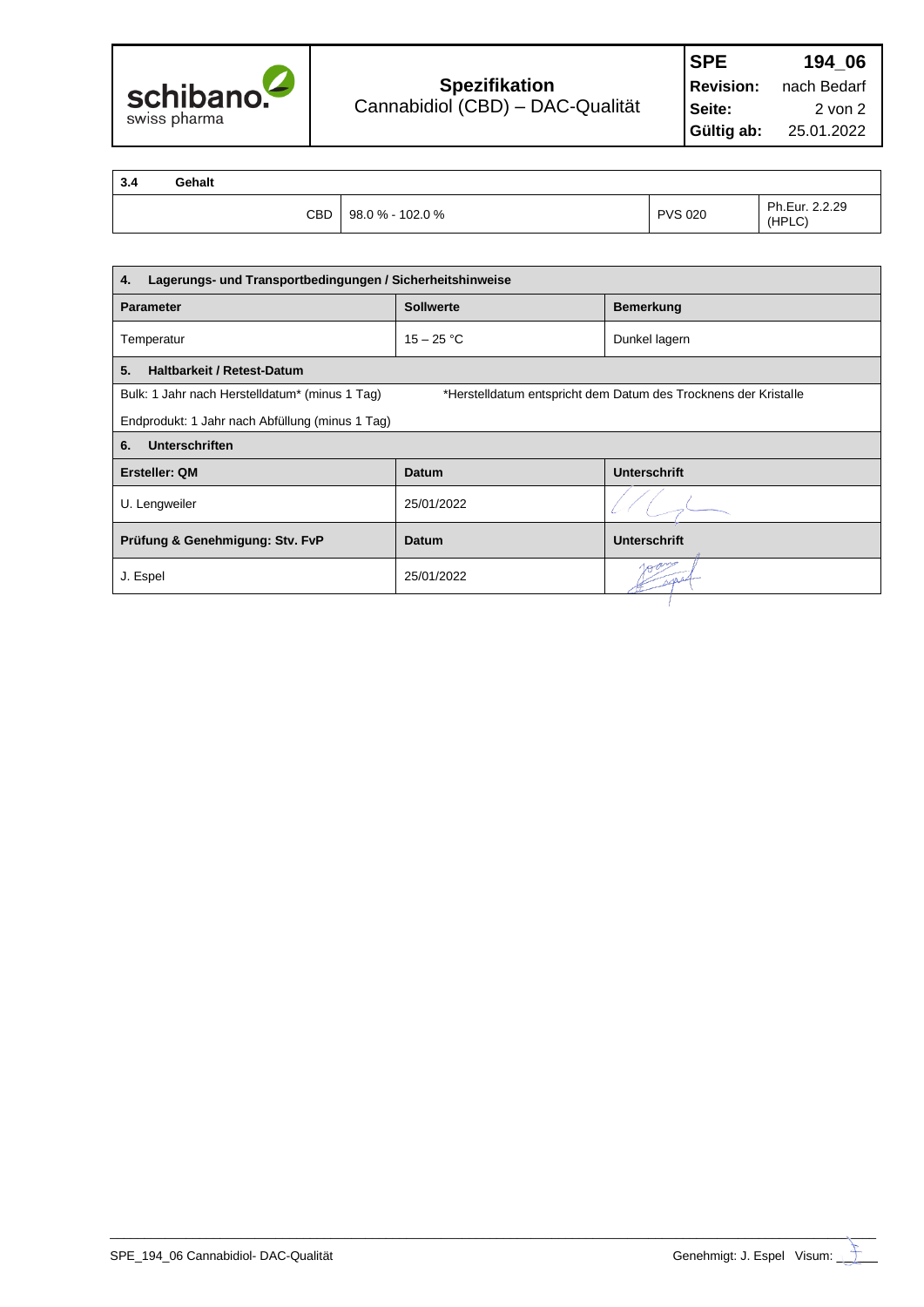

# **1 SECTION 1: Identification of the substance/mixture and of the company/undertaking**  1.1.Product identifier **Product Name:** Cannabidiol **CAS-No.:** 13956-29-1 1.2. Relevant identified uses of the substance or mixture and uses advised against Laboratory chemical. Manufacture of materials. 1.3. Details of the supplier of the safety data sheet Schibano Pharma AG Tüfi 450 CH-9105 Wald-Schönengrund +41 (0)79 300 03 69 info@schibano-pharma.ch 1.4. Emergency telephone number +41 (0)79 300 03 69 (Schibano Pharma) Mon-Fri 8:00-18:30 **2 SECTION 2: Hazards identification**  2.1. Classification of the substance or mixture  $\parallel$  Acute oral toxicity: Category 4 Reproductive toxicity: Category 2 Aquatic chronic toxicity: Category 4 2.2. Label elements **GHS Signal word:**  Warning **GHS Hazard statements:** H301: Harmful if swallowed H361: Suspected of damaging fertility or the unborn child H413: May cause long lasting harmful effects to aquatic life **GHS Precautionary statements: Prevention** P201: Obtain special instructions before use. P202: Do not handle until all safety precautions have been read and understood. P264: Wash hands thoroughly after handling. P270: Do not eat, drink or smoke when using this product. P273: Avoid release to the environment. P280: Wear protective gloves. **Response** P301+312+330: IF SWALLOWED: Call a POISON CENTER or a physician and rinse mouth, if you feel unwell. P308+313: IF exposed or concerned: Get medical advice. **Disposal** P501: Dispose of content in accordance with national and local regulations.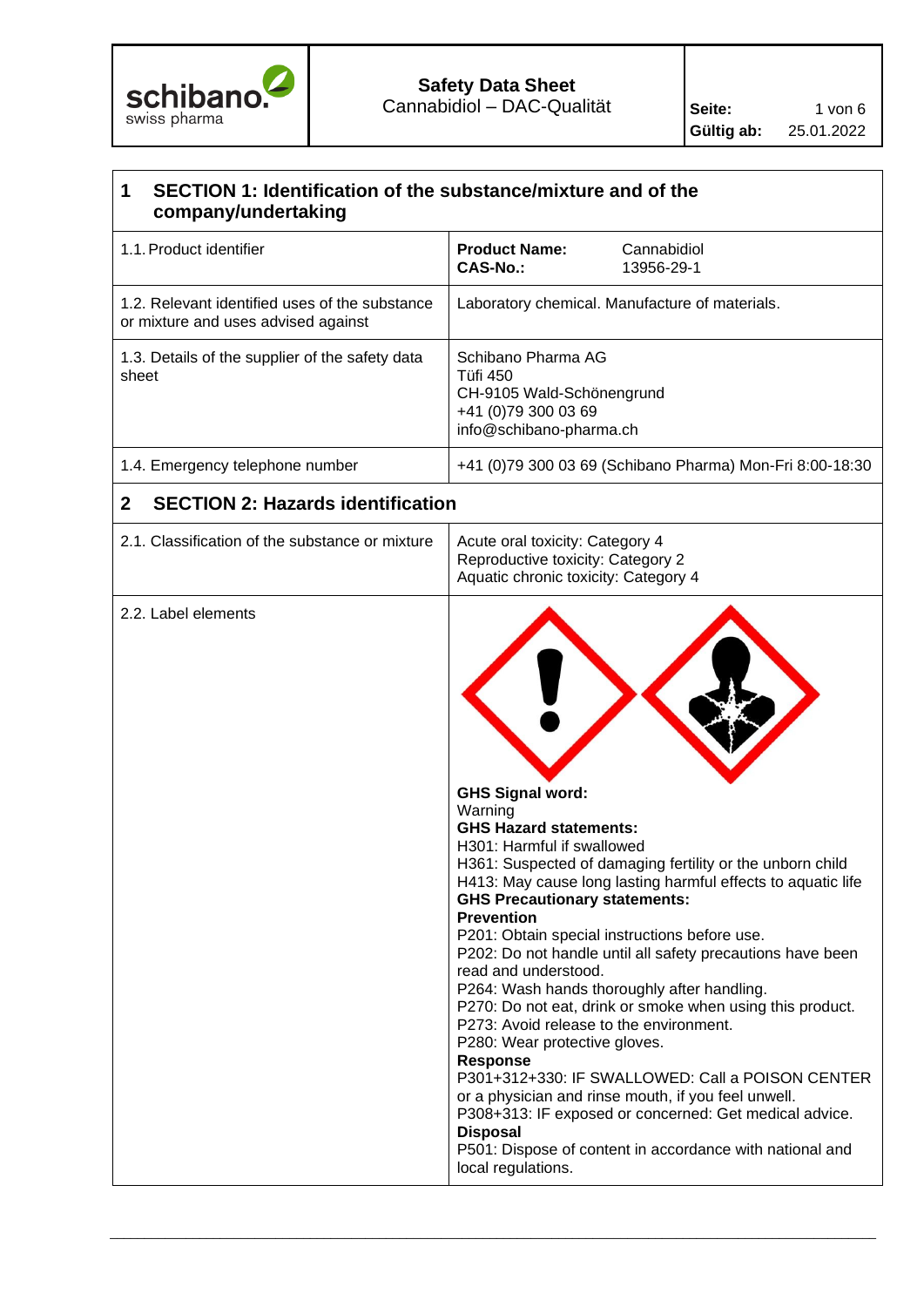

| 2.3. Other hazards | <b>Effects and Symptoms:</b><br>May be harmful by inhalation.<br>May cause drowsiness or dizziness.<br>May affect the inflammatory response.<br>To the best of our knowledge, the toxicological properties<br>have not been thoroughly investigated. |
|--------------------|------------------------------------------------------------------------------------------------------------------------------------------------------------------------------------------------------------------------------------------------------|
|                    |                                                                                                                                                                                                                                                      |

## **3 SECTION 3: Composition/information on ingredients**

| 3.1. Substances | <b>Common name: Cannabidiol</b><br>Other names:<br><b>CAS-No:</b><br><b>RTECS:</b><br><b>Impurities:</b> | - CBD<br>13956-29-1<br>VH1600000<br>not specified. |
|-----------------|----------------------------------------------------------------------------------------------------------|----------------------------------------------------|
| 3.2. Mixtures   | Not applicable.                                                                                          |                                                    |

## **4 SECTION 4: First aid measures**

| 4.1. Description of first aid measures                                             | If inhaled: Move the person into fresh air. If not breathing,<br>give artificial respiration and get immediate medical<br>attention.<br>In case of skin contact: Wash off with soap and plenty of<br>water. Remove contaminated clothing. Get medical attention<br>if symptoms occur. Wash clothing before reuse.<br>In case of eye contact: Hold eyelids apart and flush eyes<br>with water. Have eyes examined and tested by medical<br>personnel if any irritation occurs.<br>If swallowed: Rinse mouth with water, provided the person<br>is conscious. Never give anything by mouth to an<br>unconscious person. Get medical attention if exposed to a<br>great amount. Do NOT induce vomiting unless directed to do<br>so by medical personnel. |
|------------------------------------------------------------------------------------|-------------------------------------------------------------------------------------------------------------------------------------------------------------------------------------------------------------------------------------------------------------------------------------------------------------------------------------------------------------------------------------------------------------------------------------------------------------------------------------------------------------------------------------------------------------------------------------------------------------------------------------------------------------------------------------------------------------------------------------------------------|
| 4.2. Most important symptoms and effects,<br>both acute and delayed                | Drowsiness or wakefulness. May affect the inflammatory<br>response.<br>If swallowed, the symptoms may occur one or more hours<br>later.                                                                                                                                                                                                                                                                                                                                                                                                                                                                                                                                                                                                               |
| 4.3. Indication of any immediate medical<br>attention and special treatment needed | Treat symptoms. No special immediate treatment required.                                                                                                                                                                                                                                                                                                                                                                                                                                                                                                                                                                                                                                                                                              |

## **5 SECTION 5: Firefighting measures**

| 5.1. Extinguishing media                                      | Use water spray, alcohol-resistant foam, carbon dioxide or<br>dry chemical spray. A solid water stream may be inefficient. |
|---------------------------------------------------------------|----------------------------------------------------------------------------------------------------------------------------|
| 5.2. Special hazards arising from the<br>substance or mixture | May produce carbon oxides on combustion.                                                                                   |
| 5.3. Advice for firefighters                                  | Keep containers cool with water spray. If necessary, wear<br>self-contained breathing apparatus and full protective gear.  |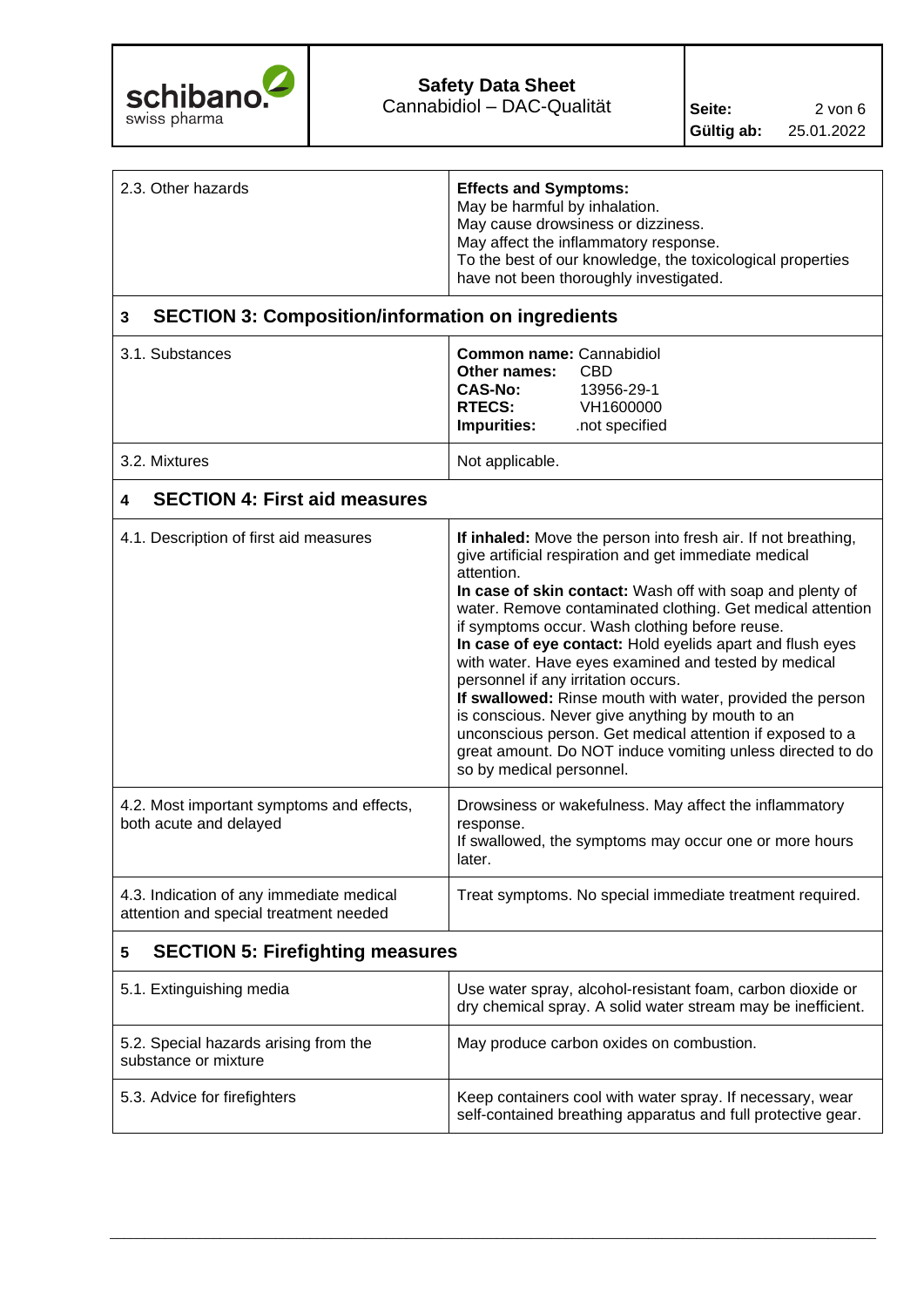

| <b>SECTION 6: Accidental release measure</b><br>6                           |                                                                                                                                                                                                                                                                                                                                                                                                                                                                                                                                                                                                                                                                                                                                                                                                                  |  |  |  |
|-----------------------------------------------------------------------------|------------------------------------------------------------------------------------------------------------------------------------------------------------------------------------------------------------------------------------------------------------------------------------------------------------------------------------------------------------------------------------------------------------------------------------------------------------------------------------------------------------------------------------------------------------------------------------------------------------------------------------------------------------------------------------------------------------------------------------------------------------------------------------------------------------------|--|--|--|
| 6.1. Personal precautions, protective<br>equipment and emergency procedures | Wear gloves and other appropriate personal protection.                                                                                                                                                                                                                                                                                                                                                                                                                                                                                                                                                                                                                                                                                                                                                           |  |  |  |
| 6.2. Environmental precautions                                              | Avoid to release into the environment or drains.                                                                                                                                                                                                                                                                                                                                                                                                                                                                                                                                                                                                                                                                                                                                                                 |  |  |  |
| 6.3. Methods and material for containment<br>and cleaning up                | Use an appropriate solvent in safety condition or soap to<br>collect the spill.                                                                                                                                                                                                                                                                                                                                                                                                                                                                                                                                                                                                                                                                                                                                  |  |  |  |
| 6.4. Reference to other sections                                            | Not applicable.                                                                                                                                                                                                                                                                                                                                                                                                                                                                                                                                                                                                                                                                                                                                                                                                  |  |  |  |
| <b>SECTION 7: Handling and storage</b><br>7                                 |                                                                                                                                                                                                                                                                                                                                                                                                                                                                                                                                                                                                                                                                                                                                                                                                                  |  |  |  |
| 7.1. Precautions for safe handling                                          | Avoid excessive exposure.                                                                                                                                                                                                                                                                                                                                                                                                                                                                                                                                                                                                                                                                                                                                                                                        |  |  |  |
| 7.2. Conditions for safe storage, including any<br>incompatibilities        | Keep protected from light and air at $15 - 25$ °C. Avoid<br>exposition to strong oxidizing agents.                                                                                                                                                                                                                                                                                                                                                                                                                                                                                                                                                                                                                                                                                                               |  |  |  |
| 7.3. Specific end use(s)                                                    | No data available.                                                                                                                                                                                                                                                                                                                                                                                                                                                                                                                                                                                                                                                                                                                                                                                               |  |  |  |
| <b>SECTION 8: Exposure controls/personal protection</b><br>8                |                                                                                                                                                                                                                                                                                                                                                                                                                                                                                                                                                                                                                                                                                                                                                                                                                  |  |  |  |
| 8.1. Control parameters                                                     | No data available.                                                                                                                                                                                                                                                                                                                                                                                                                                                                                                                                                                                                                                                                                                                                                                                               |  |  |  |
| 8.2. Exposure controls                                                      | Use process enclosures, local exhaust ventilation and<br>general industrial hygiene practice.                                                                                                                                                                                                                                                                                                                                                                                                                                                                                                                                                                                                                                                                                                                    |  |  |  |
| 8.3. Individual protection measures                                         | Eye protection:<br>Safety glasses.<br>Skin protection:<br>Lab coat and protective gloves.<br>Wash thoroughly with soap if contact occurs.<br>Respiratory protection: No specific requirements.<br>Thermal hazard:<br>No specific requirements.                                                                                                                                                                                                                                                                                                                                                                                                                                                                                                                                                                   |  |  |  |
| <b>SECTION 9: Physical and chemical properties</b><br>9                     |                                                                                                                                                                                                                                                                                                                                                                                                                                                                                                                                                                                                                                                                                                                                                                                                                  |  |  |  |
| 9.1. Information on basic physical and<br>chemical properties               | white to slightly yellow solid<br>Appearance:<br>Odour:<br>none<br>pH:<br>no data available<br>Melting point:<br>62 °C - 65 °C<br>Boiling point:<br>463.9±45.0 °C at 1 atm<br>Flash point:<br>206.3±23.3 °C<br>Evaporation rate:<br>no data available<br>Flammability:<br>no data available<br>Explosive limits:<br>LEL: no data. UEL: no data<br>Vapor pressure:<br>0 $\pm$ 1.2 mmHg at 25 °C<br>Vapor density:<br>no data available<br>Relative density:<br>no data available<br>Solubility:<br>poor water soluble<br>~36 mg/ml in Ethanol, DMSO, DMF<br>$\sim$ 250 µg/ml in 1:3 DMSO/PBS (pH<br>7.2)<br>Partition coefficient:<br>$1,26 \times 10^6 - 2,14 \times 10^6$ (oct/wat)<br>Autoignition point:<br>no data available<br>Decomposition temp.:<br>no data available<br>Viscosity:<br>no data available |  |  |  |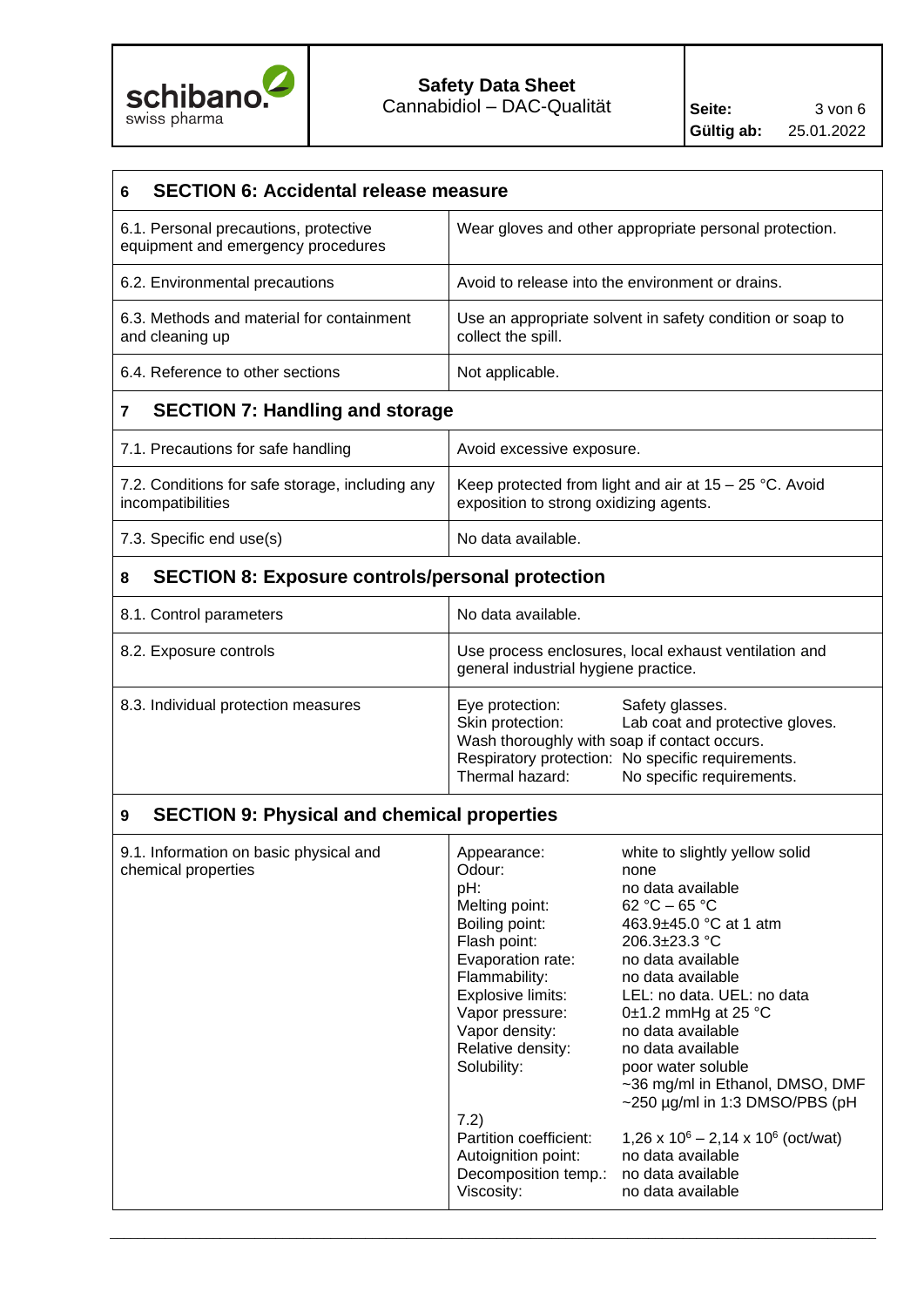

| 9.2. Other information                             | Density:<br>Molecular formula:<br>Molecular weight:<br>Percent volatile:                                                                                                                                                                                                                                                                                                                                                                                                                                                                                                                                                                                                                                                                                                                                                                                                                   | 1.025 $g/cm^{3}$<br>$C_{21}H_{30}O_2$<br>314.46 g/mol<br>no data available  |                                                                                                                                                            |  |  |
|----------------------------------------------------|--------------------------------------------------------------------------------------------------------------------------------------------------------------------------------------------------------------------------------------------------------------------------------------------------------------------------------------------------------------------------------------------------------------------------------------------------------------------------------------------------------------------------------------------------------------------------------------------------------------------------------------------------------------------------------------------------------------------------------------------------------------------------------------------------------------------------------------------------------------------------------------------|-----------------------------------------------------------------------------|------------------------------------------------------------------------------------------------------------------------------------------------------------|--|--|
| <b>SECTION 10: Stability and reactivity</b><br>10  |                                                                                                                                                                                                                                                                                                                                                                                                                                                                                                                                                                                                                                                                                                                                                                                                                                                                                            |                                                                             |                                                                                                                                                            |  |  |
| 10.1. Reactivity                                   | No data available.                                                                                                                                                                                                                                                                                                                                                                                                                                                                                                                                                                                                                                                                                                                                                                                                                                                                         |                                                                             |                                                                                                                                                            |  |  |
| 10.2. Chemical stability                           | Stable at room temperature.                                                                                                                                                                                                                                                                                                                                                                                                                                                                                                                                                                                                                                                                                                                                                                                                                                                                |                                                                             |                                                                                                                                                            |  |  |
| 10.3. Possibility of hazardous reactions:          | Polymerization will not occur.                                                                                                                                                                                                                                                                                                                                                                                                                                                                                                                                                                                                                                                                                                                                                                                                                                                             |                                                                             |                                                                                                                                                            |  |  |
| 10.4. Conditions to avoid                          | Light.                                                                                                                                                                                                                                                                                                                                                                                                                                                                                                                                                                                                                                                                                                                                                                                                                                                                                     |                                                                             |                                                                                                                                                            |  |  |
| 10.5. Incompatible materials                       | Strong oxidizing agents.                                                                                                                                                                                                                                                                                                                                                                                                                                                                                                                                                                                                                                                                                                                                                                                                                                                                   |                                                                             |                                                                                                                                                            |  |  |
| 10.6. Hazardous decomposition products             | No data available.                                                                                                                                                                                                                                                                                                                                                                                                                                                                                                                                                                                                                                                                                                                                                                                                                                                                         |                                                                             |                                                                                                                                                            |  |  |
| <b>SECTION 11: Toxicological information</b><br>11 |                                                                                                                                                                                                                                                                                                                                                                                                                                                                                                                                                                                                                                                                                                                                                                                                                                                                                            |                                                                             |                                                                                                                                                            |  |  |
| 11.1. Information on toxicological effects         | <b>Acute toxicity</b><br>LD <sub>50</sub> intravenous<br>mg/kg<br>Lowest lethal dose oral mouse:<br>mg/kg<br>mg/kg<br>Lowest toxic dose oral human:<br>mg/kg<br>Skin corrosion or irritation:<br>Not classified as hazardous.<br>Serious eye damage or irritation:<br>Not classified as hazardous.<br><b>Respiratory or skin sensitization:</b><br>Not classified as hazardous.<br>Germ cell mutagenicity:<br>No data available.<br>Carcinogenicity:<br>No component of the product at levels $>=0.1\%$ is identified<br>as probable, possible, or confirmed human carcinogen by<br>IARC.<br><b>Reproductive toxicity:</b><br>Suspected to damage fertility or the unborn child.<br>$TD_{Lo}$ oral<br>TD <sub>Lo</sub> oral<br>mouse male:<br>Specific target organ toxicity<br>Single exposure:<br><b>Repeated exposure:</b><br><b>Aspiration hazard:</b><br>Not classified as hazardous. | mouse:<br>dog:<br>monkey:<br>monkey:<br>mouse female: 50 mg/kg<br>750 mg/kg | 50 mg/kg<br>unknown, >254<br>$212$ mg/kg<br>unknown, >750<br>unknown, >300<br>unknown, >20<br>Not classified as hazardous.<br>Not classified as hazardous. |  |  |
| 11.2. Routes of exposure                           | Ingestion:<br>Inhalation:<br>Skin:                                                                                                                                                                                                                                                                                                                                                                                                                                                                                                                                                                                                                                                                                                                                                                                                                                                         |                                                                             | May affect mucosal inflammatory response.<br>May affect mucosal inflammatory response.<br>May affect skin inflammatory response.                           |  |  |
|                                                    |                                                                                                                                                                                                                                                                                                                                                                                                                                                                                                                                                                                                                                                                                                                                                                                                                                                                                            |                                                                             |                                                                                                                                                            |  |  |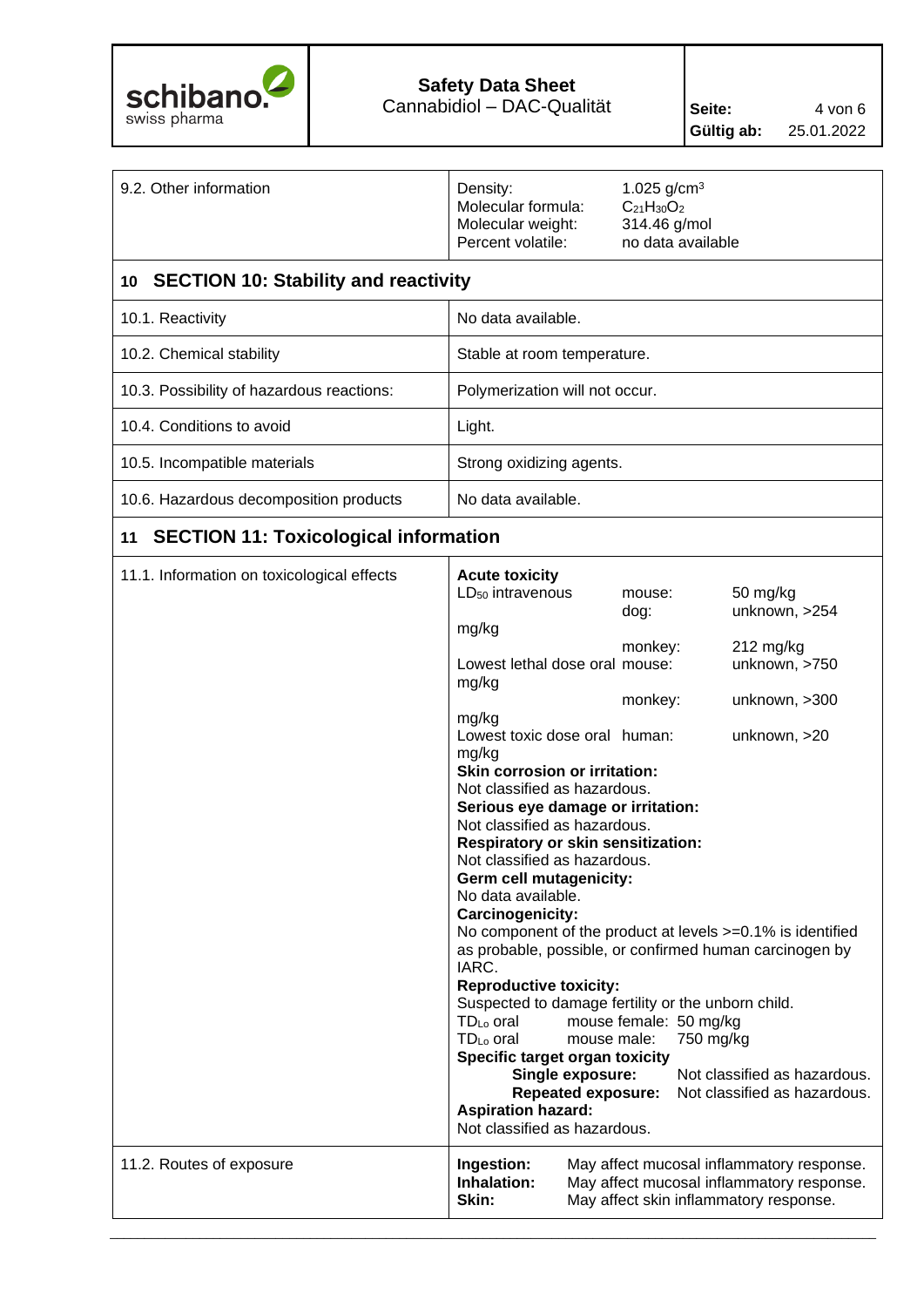

|                                                                                                            | Eyes:<br>May affect eye inflammatory response.                                                                                                                                       |  |
|------------------------------------------------------------------------------------------------------------|--------------------------------------------------------------------------------------------------------------------------------------------------------------------------------------|--|
| 11.3. Symptoms of exposure                                                                                 | Exposure may affect the inflammatory response and cause<br>dizziness or wakefulness. To the best of our knowledge, the<br>toxicological properties have not been fully investigated. |  |
| 11.4. Delayed and immediate effects                                                                        | No data available.                                                                                                                                                                   |  |
| 12 SECTION 12: Ecological information                                                                      |                                                                                                                                                                                      |  |
| 12.1. Toxicity                                                                                             | No data available.                                                                                                                                                                   |  |
| 12.2. Persistence and degradability                                                                        | No data available                                                                                                                                                                    |  |
| 12.3. Bioaccumulative potential                                                                            | Poor water soluble. High partition coefficient.                                                                                                                                      |  |
| 12.4. Mobility in soil                                                                                     | Poor water soluble. High partition coefficient.                                                                                                                                      |  |
| 12.5. Results of PBT and vPvB assessment                                                                   | No data available.                                                                                                                                                                   |  |
| 12.6. Other adverse effects                                                                                | No data available.                                                                                                                                                                   |  |
| 13 SECTION 13: Disposal considerations                                                                     |                                                                                                                                                                                      |  |
| 13.1. Waste treatment methods                                                                              | Dispose in accordance with local, state, and federal<br>regulations.<br>Refer to information in section 8 for exposure control.                                                      |  |
| 14 SECTION 14: Transport information                                                                       |                                                                                                                                                                                      |  |
| 14.1. UN number                                                                                            | $\blacksquare$                                                                                                                                                                       |  |
| 14.2. UN proper shipping name                                                                              | Not classified as hazardous for transport by ARD/RID, IMDG<br>and IATA.                                                                                                              |  |
| 14.3. Transport hazard class(es)                                                                           | Not classified as hazardous for transport.                                                                                                                                           |  |
| 14.4. Packing group                                                                                        |                                                                                                                                                                                      |  |
| 14.5. Environmental hazards                                                                                | The product is not classified as environmentally hazardous<br>according to the UN Model Regulations, ARD, RID, and<br>AND; nor as a marine pollutant according to the IMDG<br>Code.  |  |
| 14.6. Special precautions for user                                                                         | No data available.                                                                                                                                                                   |  |
| 14.7. Transport in bulk according to Annex II<br>of MARPOL73/78 and the IBC Code                           | No data available.                                                                                                                                                                   |  |
| <b>SECTION 15: Regulatory information</b><br>15                                                            |                                                                                                                                                                                      |  |
| 15.1. Safety, health and environmental<br>regulations/legislation specific for the<br>substance or mixture | Restricted substance in Slovakia according to the law<br>n.43/2011.                                                                                                                  |  |